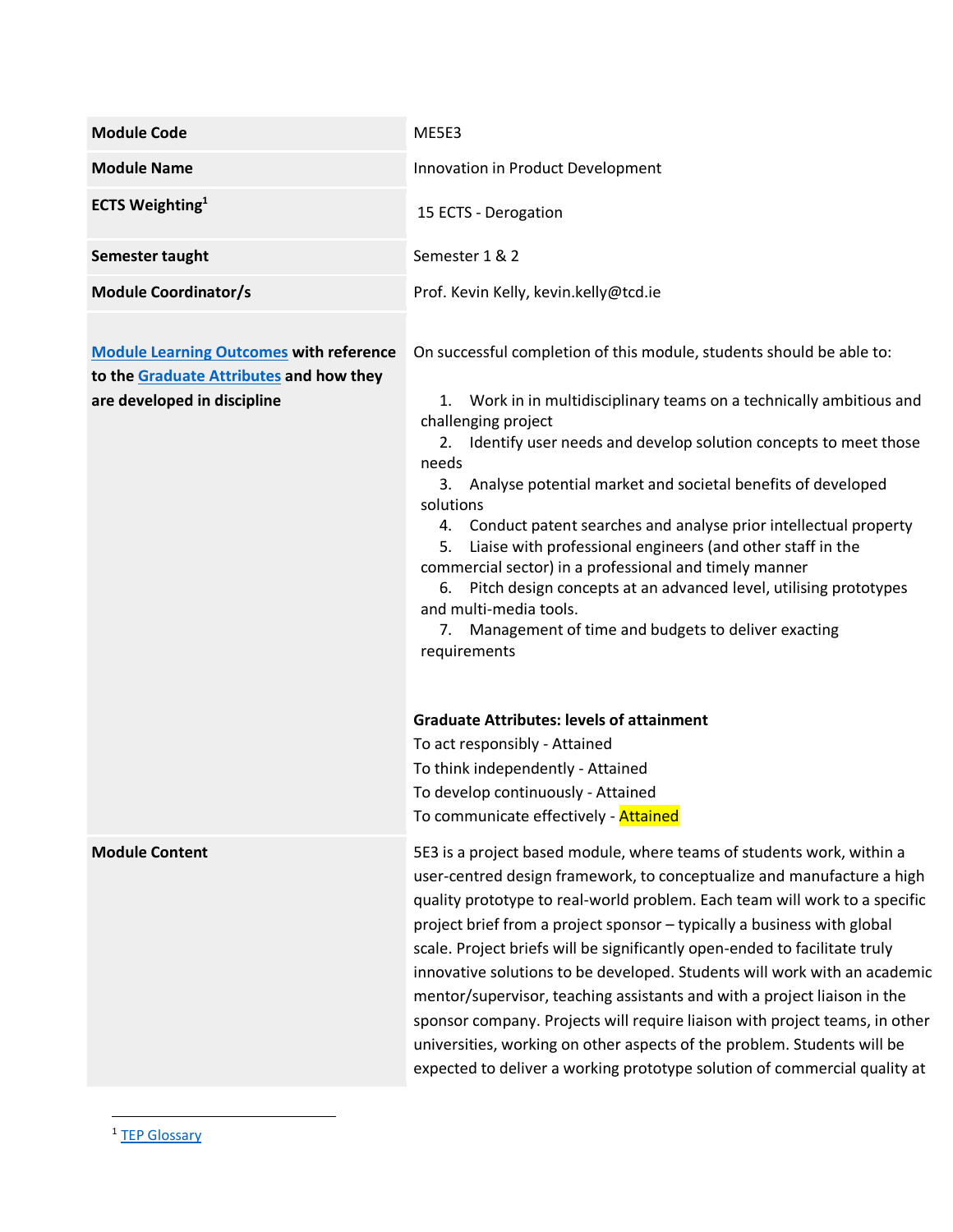|                                      | the conclusion of the project. Fully funded travel (2 or more trips) will be<br>part of the module.<br>• Successful team formation and management<br>Introduction to user-centred design<br>Ideation and use of personas and POVs<br>Embedded Microcontrollers for consumer products<br>Human factors in engineering design<br>• Critical Experience and Critical Function Prototyping<br>Dark Horse and 'Funky' prototyping<br>$\bullet$<br>Rapid prototyping and manufacturing<br>Design for manufacture<br>• User testing<br>• Use of video/electronic media for communication<br>• Start-ups and entrepreneurship<br>Intellectual Property |
|--------------------------------------|------------------------------------------------------------------------------------------------------------------------------------------------------------------------------------------------------------------------------------------------------------------------------------------------------------------------------------------------------------------------------------------------------------------------------------------------------------------------------------------------------------------------------------------------------------------------------------------------------------------------------------------------|
| <b>Teaching and Learning Methods</b> | Learning will be predominantly self-directed, with significant guidance and<br>supervision from staff and teaching assistants. Occasional lectures on<br>topics of mutual benefit and interest will be organized. Students will<br>follow a structured innovation paradigm, closely modelled on the Stanford<br>ME310 curriculum.<br>Face to face interactions will be as required, limited and conforming to<br>best practice as dictated by public health guidelines pertaining to Covid19                                                                                                                                                   |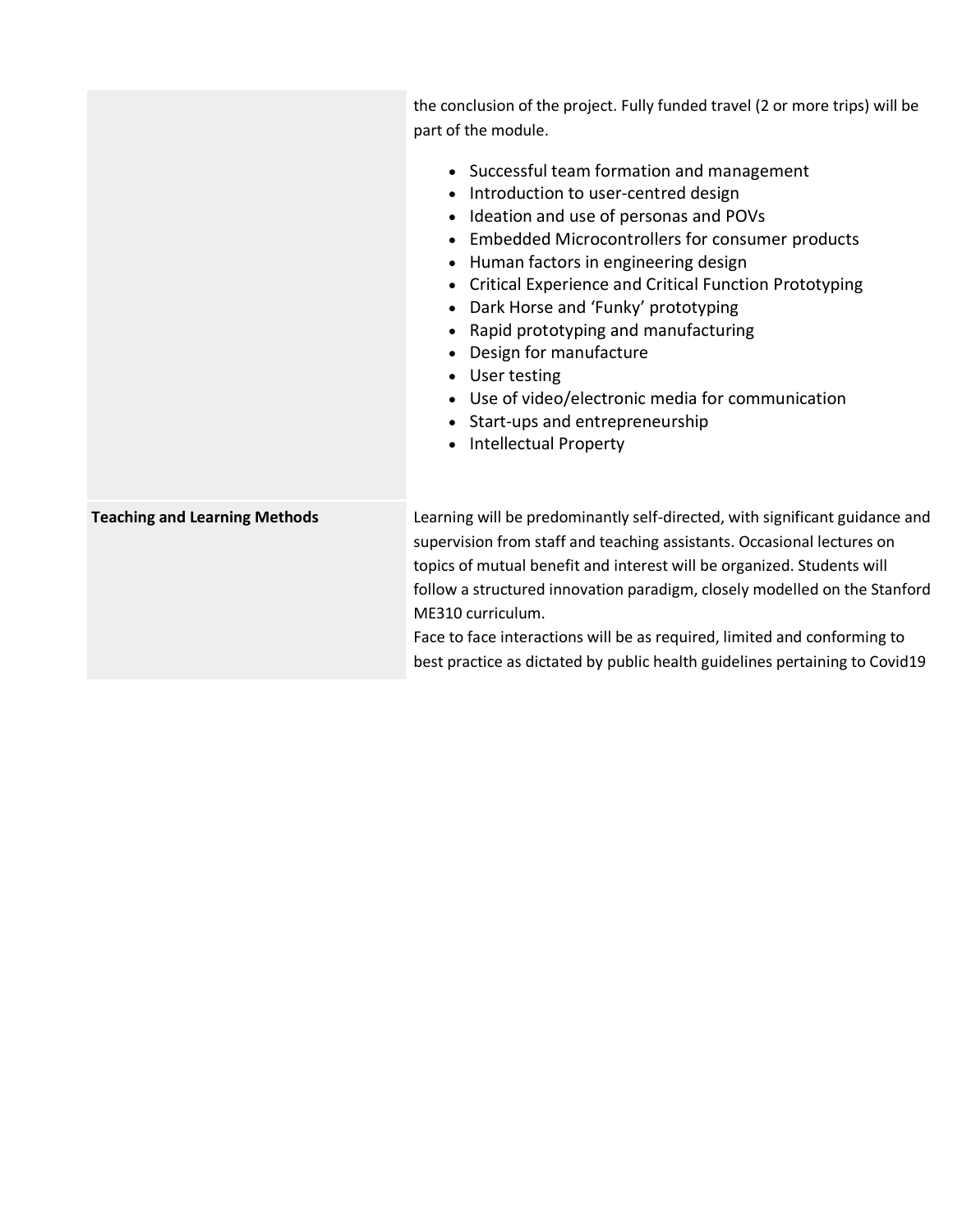<span id="page-2-0"></span>

| <b>Assessment Details<sup>2</sup></b><br>Please include the following:<br><b>Assessment Component</b><br>$\bullet$<br><b>Assessment description</b><br>$\bullet$<br><b>Learning Outcome(s) addressed</b><br>$\bullet$<br>% of total<br><b>Assessment due date</b> | Assessment<br>Component<br>Various                                                                                                                                                                                                                                                                                                                                                                                                                                                                                                                                                                                                                                                                                                                                                                                                                                                                  | <b>Assessment Description</b><br>Many individual and group<br>elements as outlined in the<br>module handbook | LO<br>Addressed | % of<br>total<br>100% | Week<br>due |
|-------------------------------------------------------------------------------------------------------------------------------------------------------------------------------------------------------------------------------------------------------------------|-----------------------------------------------------------------------------------------------------------------------------------------------------------------------------------------------------------------------------------------------------------------------------------------------------------------------------------------------------------------------------------------------------------------------------------------------------------------------------------------------------------------------------------------------------------------------------------------------------------------------------------------------------------------------------------------------------------------------------------------------------------------------------------------------------------------------------------------------------------------------------------------------------|--------------------------------------------------------------------------------------------------------------|-----------------|-----------------------|-------------|
| <b>Reassessment Requirements</b>                                                                                                                                                                                                                                  | N/A                                                                                                                                                                                                                                                                                                                                                                                                                                                                                                                                                                                                                                                                                                                                                                                                                                                                                                 |                                                                                                              |                 |                       |             |
| <b>Contact Hours and Indicative Student</b><br>Workload <sup>2</sup>                                                                                                                                                                                              | <b>Contact hours:</b><br>The course is predominantly project based. Bespoke workshops,<br>seminars and lectures are run on a number of occasions. There is<br>approximately 1 hour per week of formal interaction with the<br>teaching team. Informal and asynchronous (e.g. email, Slack)<br>interactions will usually be a multiple of this<br>Independent Study (preparation for course and review of<br>materials):<br>Independent Study (preparation for assessment, incl. completion<br>of assessment):<br>The module runs from September to June (i.e. beyond the end of<br>the standard academic year. Students should expect to spend 15-<br>20 hours per week on average over this period working on their<br>project.<br>Additionally, students may be required to travel to partner<br>universities to engage in project work. Where such travel is<br>required, costs will be covered. |                                                                                                              |                 |                       |             |
| <b>Recommended Reading List</b>                                                                                                                                                                                                                                   |                                                                                                                                                                                                                                                                                                                                                                                                                                                                                                                                                                                                                                                                                                                                                                                                                                                                                                     |                                                                                                              |                 |                       |             |
| <b>Module Pre-requisite</b>                                                                                                                                                                                                                                       | 4MEMS9 or 3B8                                                                                                                                                                                                                                                                                                                                                                                                                                                                                                                                                                                                                                                                                                                                                                                                                                                                                       |                                                                                                              |                 |                       |             |
| <b>Module Co-requisite</b>                                                                                                                                                                                                                                        |                                                                                                                                                                                                                                                                                                                                                                                                                                                                                                                                                                                                                                                                                                                                                                                                                                                                                                     | 4MEMS9, if one of the above not already taken                                                                |                 |                       |             |
| <b>Module Website</b>                                                                                                                                                                                                                                             |                                                                                                                                                                                                                                                                                                                                                                                                                                                                                                                                                                                                                                                                                                                                                                                                                                                                                                     | https://www.tcd.ie/Engineering/Innovation/                                                                   |                 |                       |             |
| <b>Are other Schools/Departments</b><br>involved in the delivery of this module?<br>If yes, please provide details.                                                                                                                                               |                                                                                                                                                                                                                                                                                                                                                                                                                                                                                                                                                                                                                                                                                                                                                                                                                                                                                                     |                                                                                                              |                 |                       |             |
| <b>Module Approval Date</b>                                                                                                                                                                                                                                       |                                                                                                                                                                                                                                                                                                                                                                                                                                                                                                                                                                                                                                                                                                                                                                                                                                                                                                     |                                                                                                              |                 |                       |             |
| <b>Approved by</b>                                                                                                                                                                                                                                                |                                                                                                                                                                                                                                                                                                                                                                                                                                                                                                                                                                                                                                                                                                                                                                                                                                                                                                     |                                                                                                              |                 |                       |             |
| <b>Academic Start Year</b>                                                                                                                                                                                                                                        |                                                                                                                                                                                                                                                                                                                                                                                                                                                                                                                                                                                                                                                                                                                                                                                                                                                                                                     |                                                                                                              |                 |                       |             |

 $\overline{\phantom{a}}$